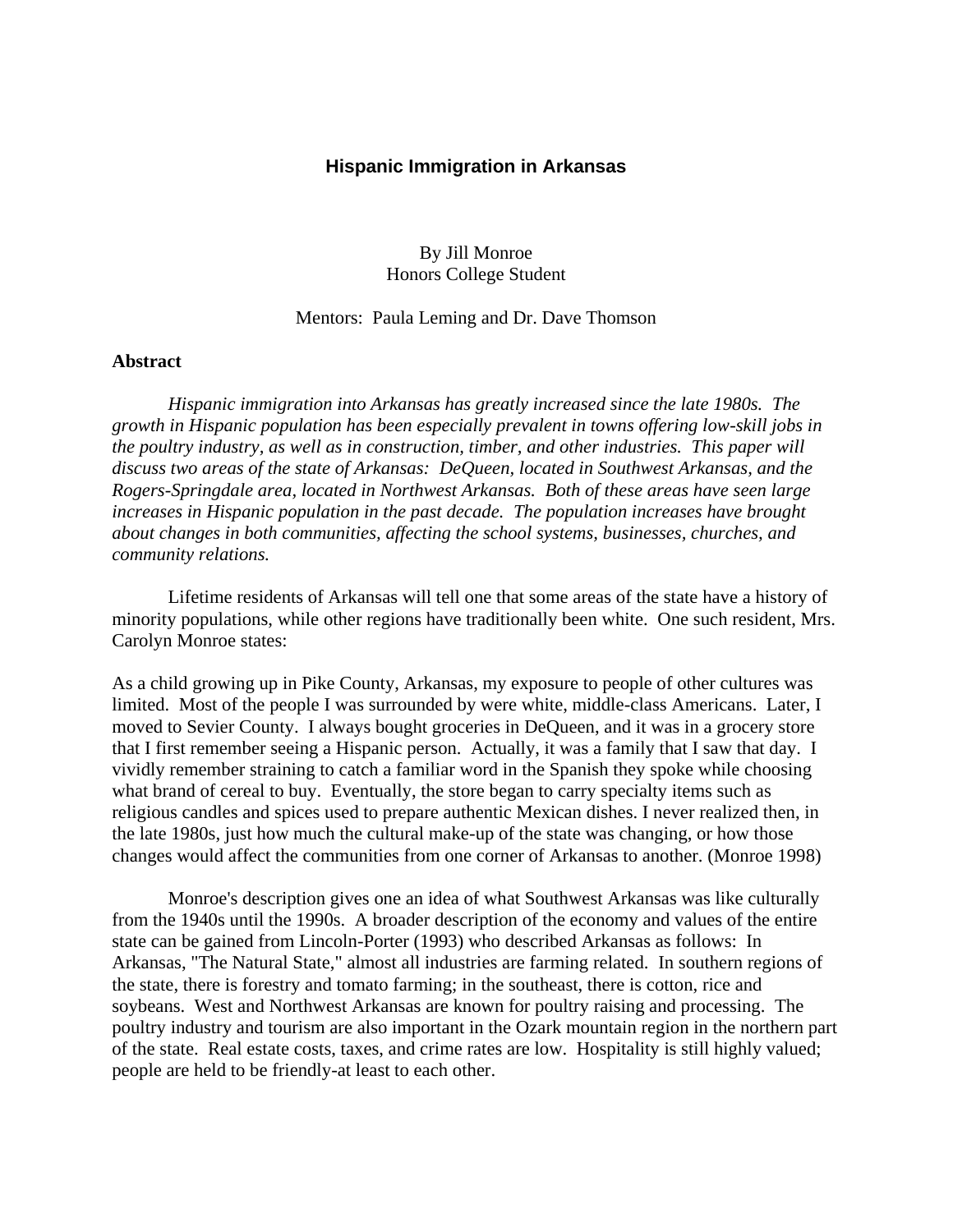Within the past decade, many counties in Arkansas have seen huge increases in Hispanic population. In fact, twenty-five of Arkansas's seventy-five counties ranked among the top onehundred counties in the nation for percent increase of Hispanic population. Each of these twenty-five counties had percent increases of 115 percent or greater from 1990-1997. The county with the greatest growth rate in Arkansas's Hispanic population was Benton County, with an increase of 181.2 percent. Hispanic, by definition of the United States Census Bureau, includes people of Mexican, Puerto Rican, Cuban, Central American or South American origin. Most Arkansas Hispanics are Mexican or Central American (Green 1998).

## **National Projections**

 The phenomenon is not limited to the Natural State. National projections by the United States Census Bureau suggest that the non-Hispanic white share of the United States population will steadily fall from 74 percent in 1995 to 72 percent in 2000, 64 percent in 2020, 53 percent in 2050. The racial and ethnic groups with the highest rates of increase will be the Hispanic-origin and the Asian and Pacific Islander populations with annual growth rates that may exceed 2 percent until 2030. In comparison, even at the peak of the Baby Boom era, the total United States population never grew by 2 percent in a year (Day 1996).

 The projections also predict that every year from now until 2050 the racial group adding the largest number of people to the population will be of Hispanic origin. In fact, after 2020 the Hispanic population is projected to add more people to the United States each year than will all other racial and ethnic groups combined. By 2010, the Hispanic origin population may become the second largest racial and ethnic group. It is also projected that by the middle of the twentyfirst century, one in three births will be Hispanic. This increase in Hispanic population will be due not only to a high Hispanic birth rate, but also to extremely high levels of immigration (Day 1996).

## **Changes in State Population, Explanations for Changes**

 Arkansas has had the greatest percentage increase in Hispanic population in the United States in the past seven years, 127%. The Hispanic surge in Arkansas was much greater than what Census Bureau population officials had predicted. In 1996, the bureau estimated that Arkansas would have 33,000 Hispanic people in 2000 and 40,000 in 2005 (Green 1998). However, in an Associated Press article, researchers from the Institute for Economic Advancement at the University of Arkansas at Little Rock estimated that the 1997 number of Hispanics in Arkansas is at 60,000. This guess was based on special censuses taken over the past few years ("Hispanic Population" 1998).

 The changing population is becoming increasingly evident in the public schools. Preliminary reports in 1996 by the Governor's Task Force on Hispanic Relations showed that school districts in fifty-seven of the state's seventy-five counties had one or more students with limited English skills. The report also showed that sixty-three counties had "language-minority" students, meaning that while the child speaks English, another language is spoken in the home ("3.93 million" 1996).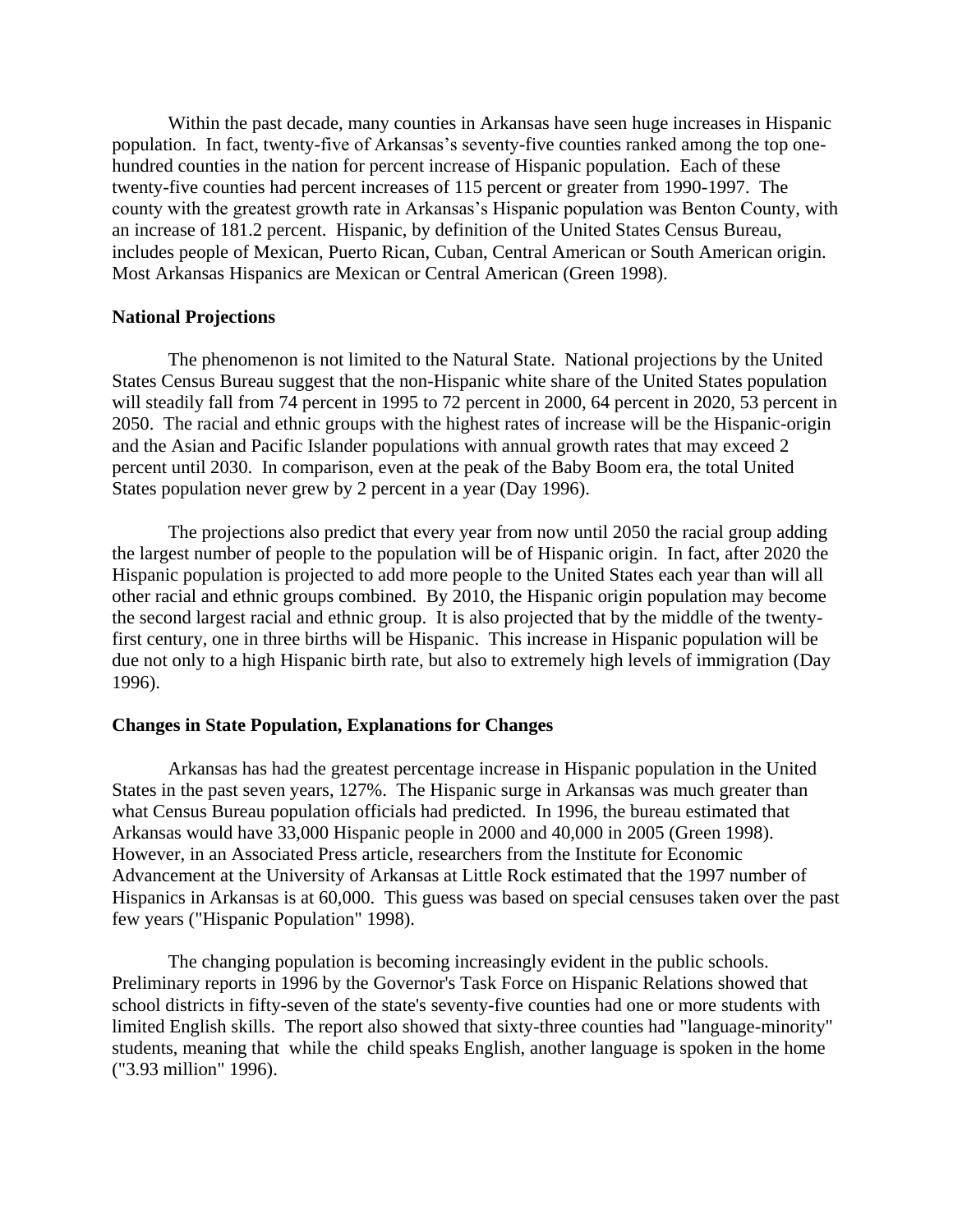As well as the changes being felt in the public schools, the development of the Hispanic population in Arkansas has also impacted the Catholic church. In 1965, a mission church for Hispanics was opened near Elaine, in Phillips County. Throughout the 1960s and '70s, the church continued to increase its ministry to the population, and by mid-1993, Mass was celebrated in Spanish for Hispanics at least monthly in towns including Little Rock, Hot Springs, Rogers, Arkadelphia, DeQueen, Dardanelle, and Forth Smith. Brockman estimates that the Hispanic total in the diocese is 40,000 to 60,000 people. If his estimate is accurate, then Hispanics make up about one-third of the Catholics in Arkansas (Brockman 1998).

 What are some of the reasons for the sudden surge? Generally, most immigrants come to the United States for economic, social, and political reasons. In the past, most Hispanics migrated to borderlands such as Texas and California. Many are now moving into the heartland of this country where opportunities for a better life flourish. Arkansas also offers a good climate and good farming (Delgado 1997). In the early 1990's, Arkansas offered many low-skill positions in the poultry industry, and those with limited English could easily get jobs (Green 1998). There are also a variety of other reasons for which Hispanics say they have moved to Arkansas. These reasons include the beauty of the area, better school systems, and safer neighborhoods (Johnson 1997).

## **Impact on DeQueen, Arkansas**

 The process of assimilation has occurred all over the United States, including Arkansas. An Arkansas town that provides an excellent example of this process is DeQueen, a town of about 4,500, located in Southwest Arkansas near the Oklahoma border in Sevier County (Delgado 1997). The county's Hispanic population has grown from 632 reported in the 1990 census to an estimated 5,000 in 1996. There are approximately 14,000 residents in the county (Bowers 1996). DeQueen is a prime location for Hispanic migration because it is home to a large poultry-processing facility that offers many low skill jobs, which, while sometimes unattractive to local residents, do, however, pay somewhat above minimum wage and do offer benefits (Delgado 1997).

 The changing population of DeQueen has affected many areas of life in the community, from the workplace to the church to the school. For example, the congregation of St. Barbara's Catholic Church is now 90% Hispanic. Forty percent of the employees at the poultry processing plant in DeQueen are Hispanic (Delgado 1997). In DeQueen, the public elementary school has 20% more Hispanic students in 1998 than at the same time in 1997. Information obtained on October 15, 1998, shows the following numbers of Hispanic students in grades K-5 (Beltrani 1998) (Table 1).

| Grade | Male Hispanics Female |                  |              | Total Hispanics Total Students Percentage | Hispanic |
|-------|-----------------------|------------------|--------------|-------------------------------------------|----------|
|       |                       | <b>Hispanics</b> |              |                                           |          |
| K     | 33                    | 32               | 65           | 174                                       | 37%      |
|       | 32                    | 40               | $72^{\circ}$ | 189                                       | 38%      |

#### **Table 1: Hispanics, Grades K-5, DeQueen**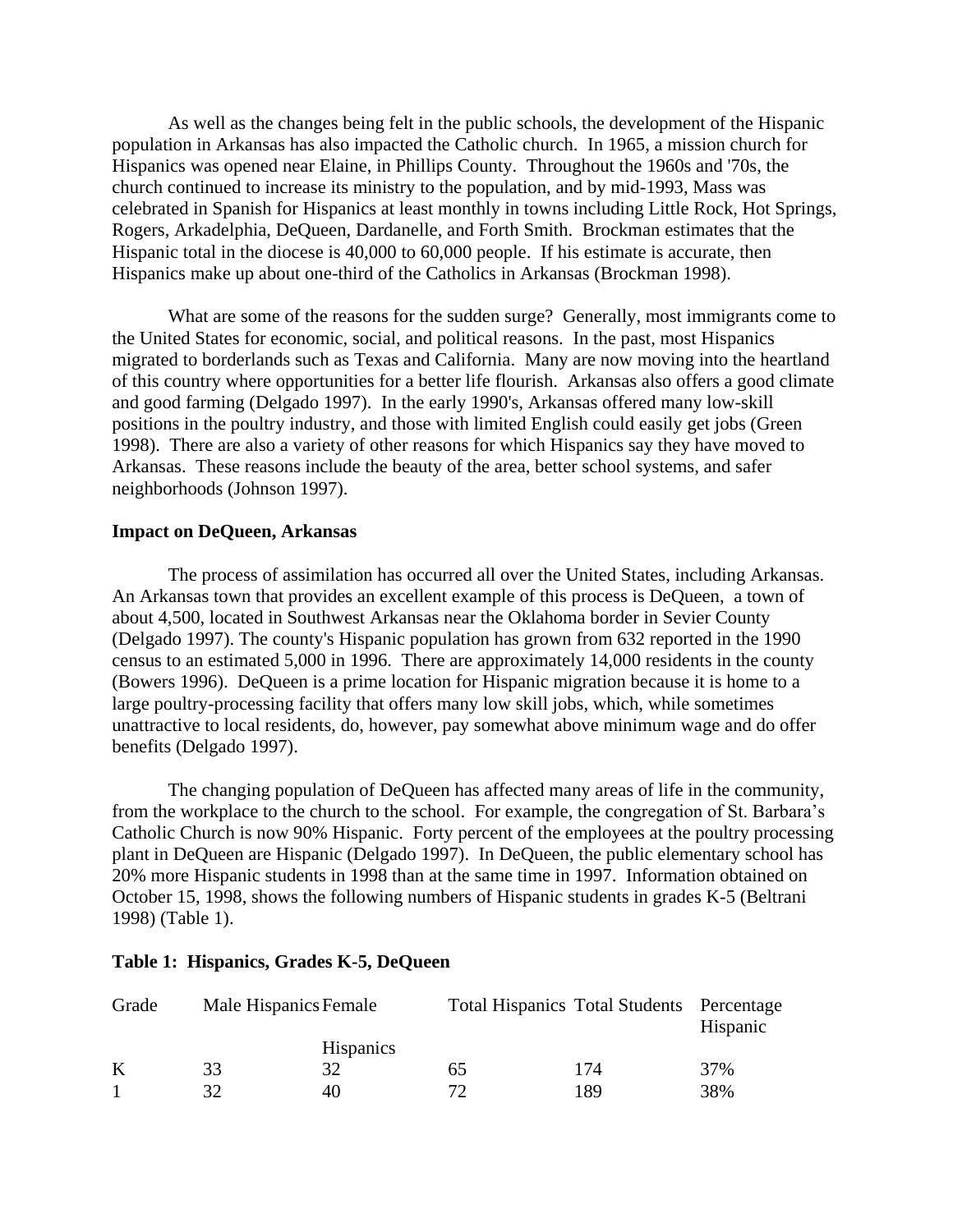| 2              | 28  | 29  | 57  | 157 | 36% |
|----------------|-----|-----|-----|-----|-----|
| 3              | 27  | 26  | 53  | 161 | 33% |
| $\overline{4}$ | 25  | 19  | 44  | 137 | 32% |
| 5              | 29  | 25  | 54  | 144 | 38% |
| Total K-5      | 174 | 171 | 345 | 962 | 36% |

 From the information in Table 1, one can conclude that in the DeQueen Elementary School each class from kindergarten through fifth grade is now at least one-third Hispanic. How has the school district coped with the changing student population? Numerous programs have been implemented, according to Linda Beltrani, DeQueen Elementary School principal. One of these programs is English as a Second Language (ESL). The district is currently building new ESL classrooms and will soon be hiring two aides. In addition, the school employs bilingual, non-certified staff members to assist with the classes. Another important part of helping students who speak limited English is peer tutoring. Also, there is an interpreter on hand at parent-teacher meetings. Beltrani states:

Most Hispanic parents are very supportive of the school system. They realize the value of a good education for their children. Overall, we have seen very positive results from programs implemented to help Spanish-speaking students. Last year, a group of parents even got together and prepared an authentic Mexican dinner for the teachers [...]. (Beltrani 1998)

 The Rev. Scott Friend and other members of St. Barbara's parish in DeQueen have also been affected by the influx of Hispanics. One newspaper quoted Friend as saying, "The growth is phenomenal. I feel like I live in a Catholic town. When I walk down the street, people call out, 'Padre! Padre!" ("Immigrants" 1995) Friend also stated that in 1985, the Catholic share of Sevier County's population was 3% or less, but today Catholics make up better than 10% of the county's population, and more than 5,000 people of Hispanic derivation live in Sevier County. In the same article in the DeQueen *Daily Citizen,* Friend said that the parish council is a mixture of Anglos and Hispanics ("Immigrants" 1995). One of the greatest challenges facing the parish is finding room in the 240-seat church to seat the 400 Spanish-speaking members who regularly attend Sunday Spanish-language Mass; however, the increase in numbers has meant an increase in parish collections. During the first quarter of 1995, parish collections exceeded all of the previous year (Bowers 1996).

 The growth in population has also meant changes for area businesses. In a 1997 newspaper article, Friend said, "A big part of the businesses here now are Hispanic, and prices are in Spanish and English in Wal-Mart, grocery stores, and other stores. The grocery stores sell spices and other items especially for Hispanics" ("Immigrants" 1995).

 DeQueen's responses to its changing population have been varied. The county has experienced some tension as a result of the increasing Hispanic population, mainly from those who feel that jobs are being taken away from more original residents. The numbers, however, show that Sevier County had an unemployment rate of only 4.3 percent at the end of 1995. Bowers reports an incident of community conflict that occurred when the DeQueen City Council passed an ordinance in 1995 prohibiting the keeping, slaughtering, dressing or outside cooking of animals such as rabbits, sheep, goats, hogs and cattle without permits. Some Hispanics in the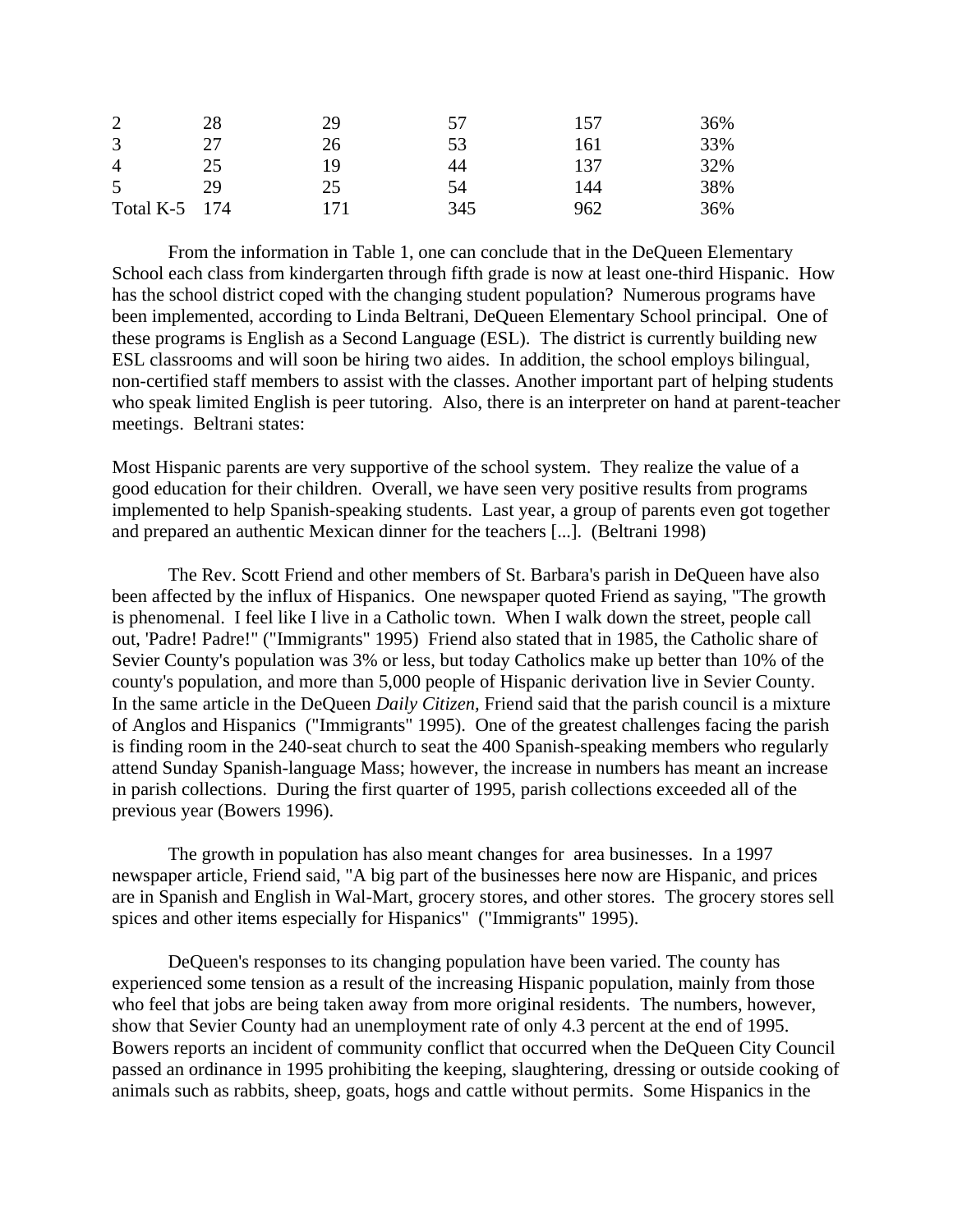community were offended by this ordinance because preparing and cooking animals outdoors is part of some of their traditional celebrations. Bowers also reports that some residents believe that there is a rising crime rate due to the growing Hispanic population; however, lawenforcement statistics show the Mexican community is involved in little crime compared to its percentage of the population (Bowers 1996).

 In comparison, the English-speaking members, who are now the minority at St. Barbara's church, have responded well to the influx of Hispanics, according to Friend. In a 1995 article, he stated, "We are the same Church, even though we are separated by language. I am proud of how they (Anglos) have responded" (Presley 1995).

## **Northwestern Arkansas-Springdale and Rogers**

 Two other Arkansas towns facing similar circumstances are Rogers and Springdale. Both are located in Northwestern Arkansas. In a 1997 article, "Northwest Passage: Report on a Cultural Change," D. Johnson wrote:

Initially, Hispanics were drawn to the [Northwest Arkansas] region by jobs in the poultry industry, which had faced labor shortages since the early 1990s because of the area's low unemployment. In the early 90s, Hispanic workers typically stayed for no more than several months before returning to Mexico. But in recent years, more Hispanics are settling on a longerterm basis while expanding their employment beyond poultry, to construction, roofing, and other relatively low-skill jobs. Hispanic-owned restaurants, law offices and other businesses and services are also beginning to appear.

The surge of Hispanics is being felt in housing, schools, and government services (Johnson "Report" 1997). The changing population is opening up new markets for specialty products such as grocery items, Spanish-language publications, and video tapes and compact discs (Cox 1997).

 In 1990, twelve students were enrolled in ESL classes at Rogers. By 1994, that number had increased to 310, and in the fall of 1995 there were 810 (Davis 1996). The number reached 1,153 in 1996 (Leahy 1997). In the same year, a one-time appropriation by the state of Arkansas distributed \$4 million to Arkansas schools with students deemed to have limited English proficiency. Rogers, with an enrollment in 1996 of 9,445 students, received the largest portion of the state money, \$734,468 (Davis 1996). The money was to be used for tutors, teacher training, materials, and counseling services ("3.93 Million" 1996). In the Rogers district, when students who do not speak English as their first language enroll, they are referred to the Language Assessment Center where staff members talk with the students and their parents to determine oral, reading, and writing abilities, and to find the right level of placement in ESL classes (Davis 1996).

 In 1996, the Springdale school district, had eleven times more Hispanic students than in 1989, meaning that 8% of the school's total enrollment was Hispanic, 70% of whom were classified as having limited English proficiency. Principals in Northwest Arkansas school districts reported significant academic improvement in kindergartners and first-graders as a result of the English as a Second Language program; however, the districts also reported difficulty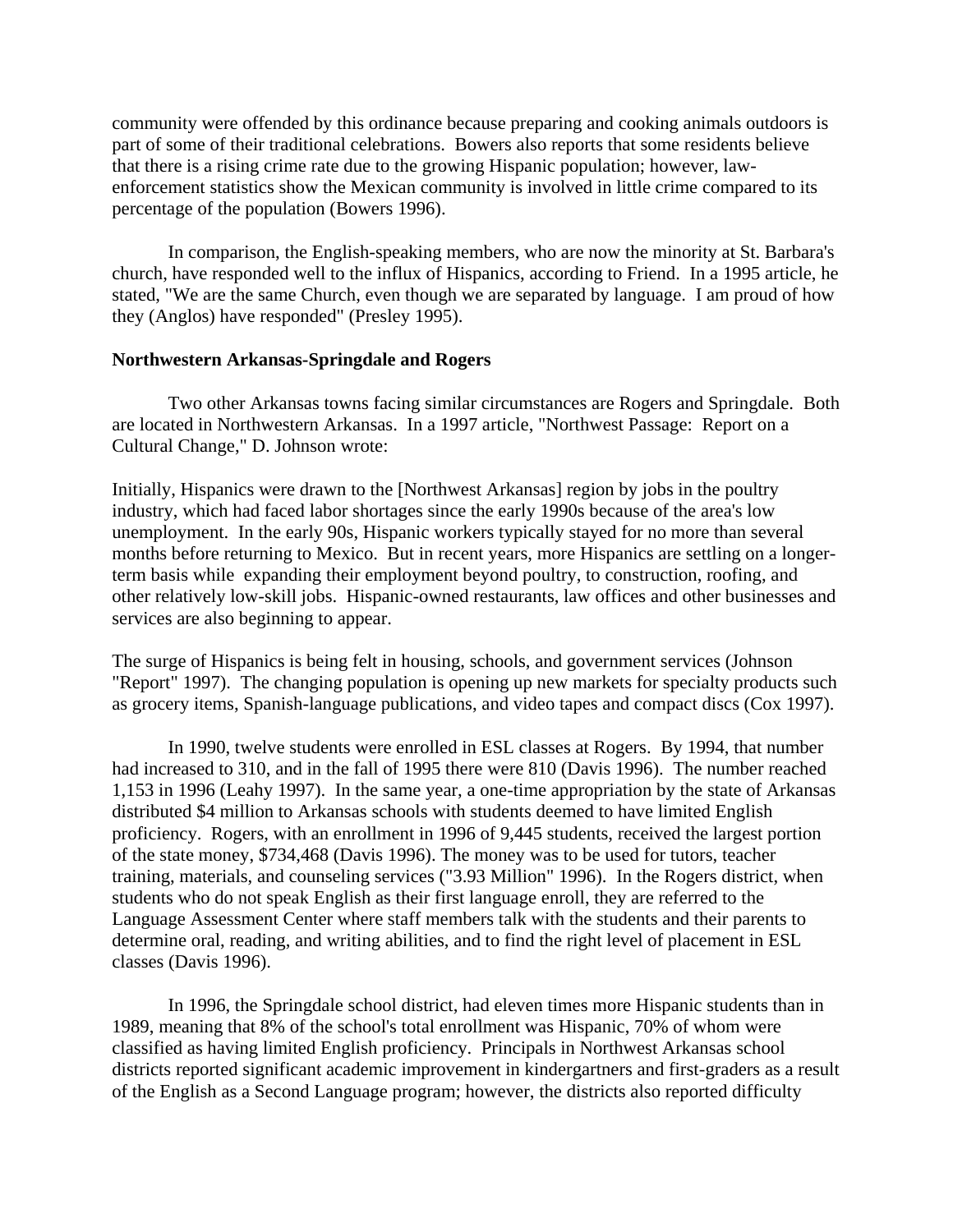finding qualified staff to teach the increasingly larger classes (Leahy 1997).

 This difficulty in finding qualified staff, sometimes bilingual members of a minority, supports a 1996 study of school districts in the Southeast United States. The study showed that although the minority population is increasing, the number of minority teachers and administrators is decreasing. The study emphasized the value of minority educators, especially in providing minority students with a positive role model (Schaerer 1996).

 Many other aspects of life in the Northwest Arkansas towns of Springdale and Rogers have been affected by the influx of Hispanics. One place where changes can be seen is on grocery store shelves. Many stores in the area now carry various specialty items such as spices, *menudo*, and sliced cactus. Other food products include salsa with *tomatillos*, and *Jarritos*, a brand of soda that comes in flavors such as guava, tamarind, grapefruit, and pineapple. New businesses brought to the Springdale-Rogers area have included specialty shops, authentic Mexican restaurants, and Spanish-language television and radio programs (Cox 1997).

 Harton compared the immigration in Northwest Arkansas to a "simmering" melting pot. Tension has occurred between cultures, and a group was formed which wanted immigration stopped for five years. The group then wants a policy implemented that allows only immigrants with specific skills which the country needs. The group, called the Americans for an Immigration Moratorium, was formed by Dan Morris of Rogers, who moved to the area from New Mexico. Rogers was quoted as saying that his experiences in New Mexico and California convinced him that a heavy immigration led to higher crime rates, poorer schools, and lower property values (Harton 1997). However, Sgt. David Clark, public-information officer with the Springdale Police Department, stated in a 1997 article, "We don't have a large problem with the Hispanic population. The vast majority of the people we arrest are non-Hispanics. We also don't seem to have a large number of repeat offenders among Hispanics. We just don't have a large problem with Hispanics and crime." The article stated: "That assessment, based on his experience and observations, is confirmed by the data from the Rogers Police Department, the Benton County sheriff's office and the Fayetteville Police Department" ("Immigration"1997).

### **Conclusion**

Arkansas, the Natural State, with its scenic beauty and industries such as farming and poultry processing, is now home to around 60,000 Hispanics. For whatever reason they choose to come, either following family who are already in Arkansas, looking for a better life, or for any other reason, the Hispanic population brings with it changes to Arkansas. Some residents respond positively, welcoming people from other countries and the culture they bring with them, while others view the immigrants as competition for employment.

 Many Catholic parishes in Arkansas are undergoing overwhelming growth due to the increasing Hispanic population. The changes are also being felt in local school districts. Schools are implementing new programs to help educate Spanish-speaking students, and they are still identifying methods to help ease the transition of the new arrivals into American society. New people with new needs also mean new businesses for some Arkansas towns. Specialty grocery items and Spanish-language television and radio programs are representative of the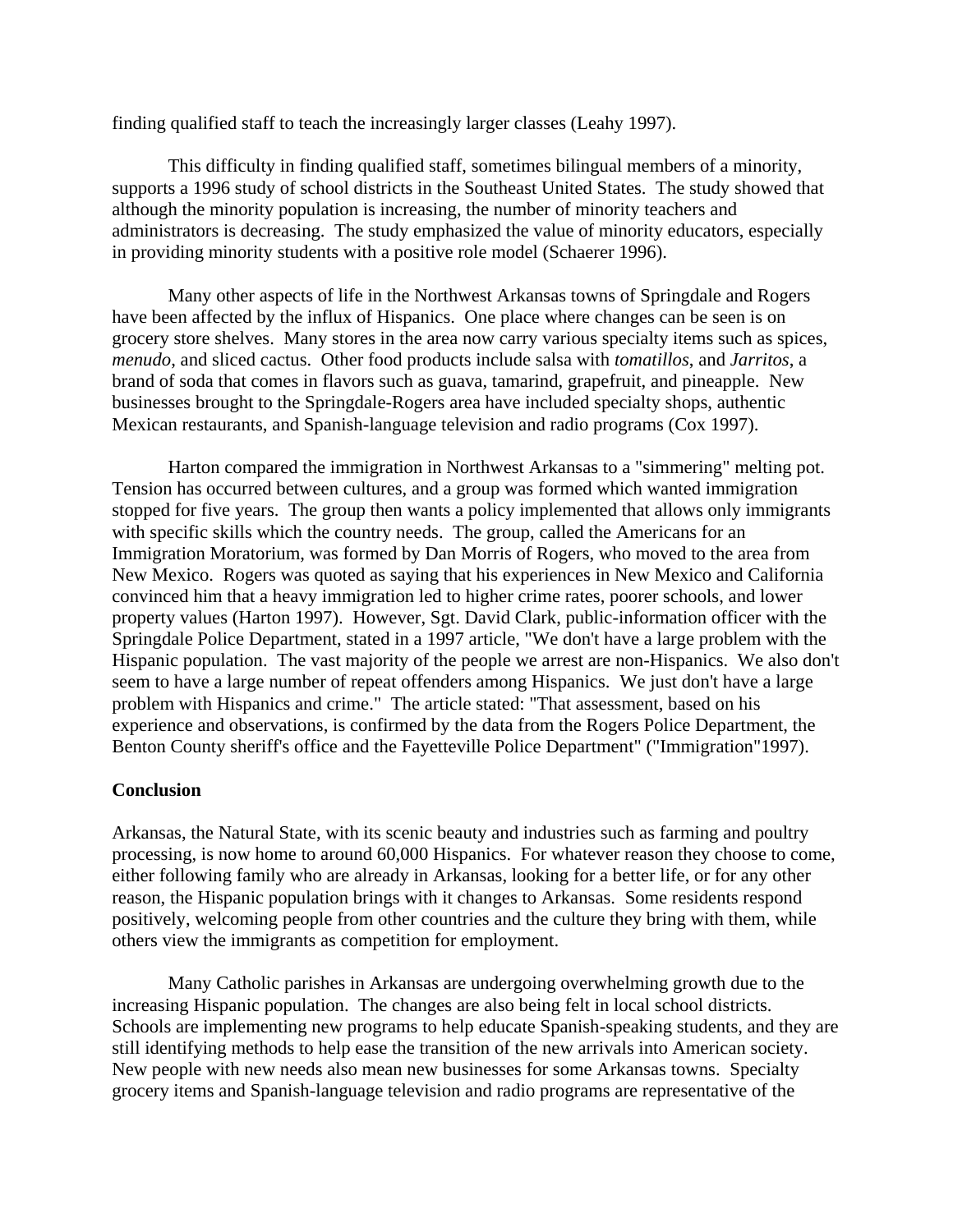products and services now available in some communities in the Natural State.

 As more Hispanic people find jobs in Arkansas, it is likely that they will make the state their permanent home, and family members who remain in their home countries may well join them in the state. Arkansas, historically a state with little minority population other than African-American, will likely become a melting pot flavored with Hispanic culture.

# **References**

"3.93 million aims to better English skills: Program to benefit Hispanic students." (1996, January 27*). Arkansas Democrat-Gazette* , p. A4.

Alford, A. (1996, October 11). "500 Arkansans join Hispanic march on D.C." *Arkansas Democrat-Gazette,* p. B2.

Adams, F. (1995, December 14). "Hundreds march in honor of Our Lady of Guadalupe." *The DeQueen Bee* , p. 5A.

Beltrani, L. (1998, October 15). Personal interview.

Bowers, R. (1996, March 24). "Cultures collide in DeQueen: A Mexican influx spawns tension, misunderstanding." *Arkansas Democrat-Gazette* , pp. A1, A14.

Brockman, Father J. R. (1998, October 24). "Newest resident of diocese, building on foundation of faith." *Arkansas Catholic* , pp. 78-84.

Cox, S. (1997, June 11). "Northwestern exposure: Latino wares on the shelf."

*Arkansas Democrat-Gazette*, pp. F1, F8.

Davis, D. (1996, February 2). "Spanish speakers tax school district: Rogers copes, but ESL students increase from 12 in 1990 to near 900." *Arkansas Democrat-Gazette* , pp. B1, B6.

"'Day in Park'" to celebrate many cultures Saturday." (1998, May 14*). DeQueen Bee*, p. 1.

Day, J. C. (1996). *Population Projections of the United States by Ages, Sex, Race, and Hispanic Origin: 1995 to 2050*, United States Bureau of the Census Current Population Reports. Washington, DC: U.S. Government Printing Office.

Delgado, L. (1997). *Una Vida Mejor, A Better Life: Putting a Face on HispanicImmigration in Arkansas*. [Film]. Conway: Arkansas Educational Television Network.

Freking, K. (1996, March 30). "State police address policy on Hispanics*." ArkansasDemocrat-Gazette*, p. B5.

Friend, Father S. (1998, October 24). "Man from the East shares same dreams and fears as man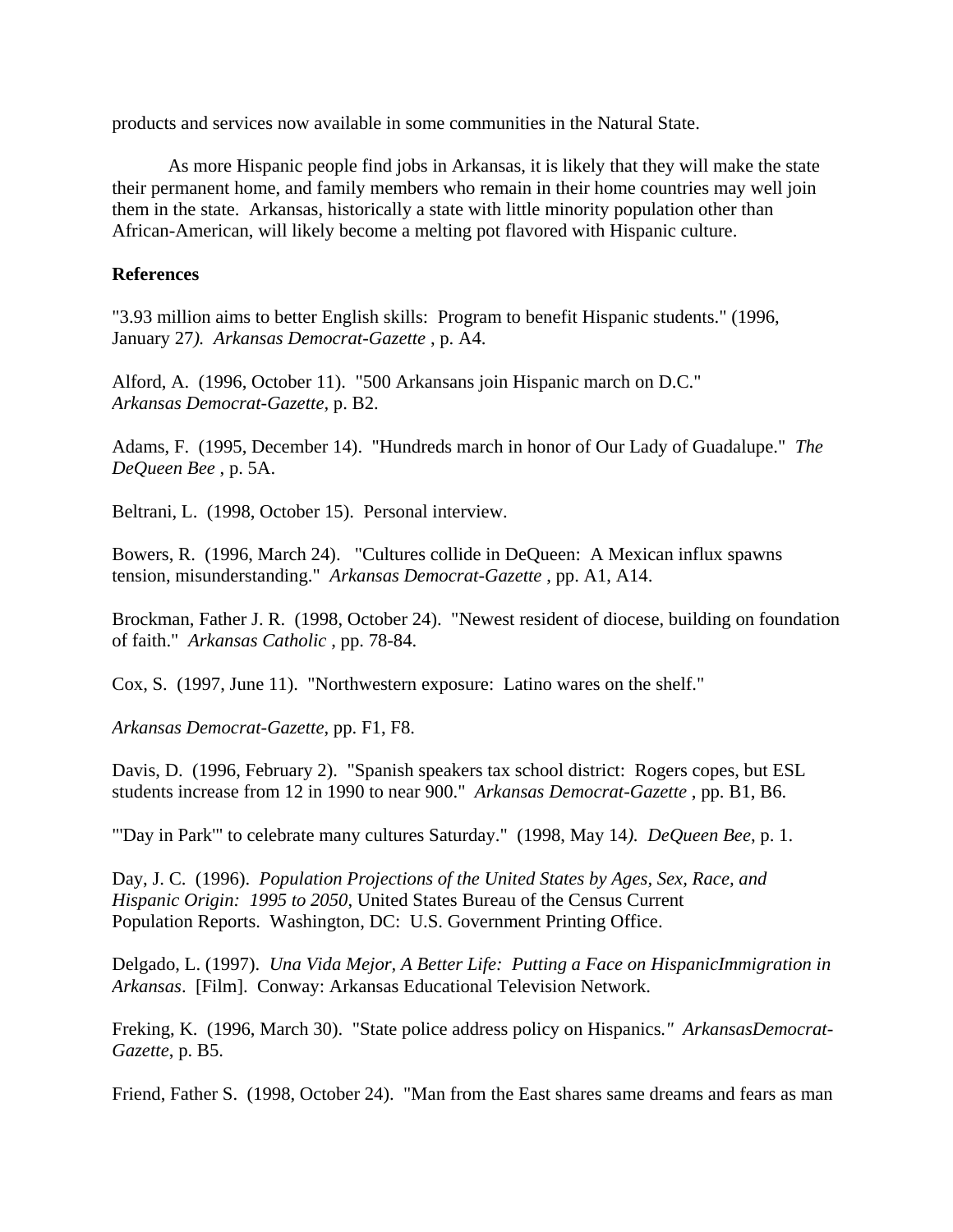from the South." *Arkansas Catholic* , pp. 84-88.

Green, A. (1998, September 4). "Arkansas leads US in surge of Hispanics: Their population rises 127 percent since '90." *Arkansas Democrat-Gazette* , pp. A1, A12.

Harold, S. (1997, April 13). "Social worker seeking volunteers to help Hispanics cope in Hope." *Arkansas Democrat-Gazette* , pp. B1-B2.

Harton, G. (1997, June 8). "Shut door to aliens, Rogers group says: Influx eroding culture of region, member claims." *Arkansas Democrat-Gazette* , pp. B1, B4.

Hillier, M. (1996, January 12). "'Transient aliens' not priority of Border Patrol, agent says." *Arkansas Democrat-Gazette* , pp. A1, A9.

"Hispanic population in Arkansas up by 127.1 percent." (1998, Sept. 4). *DeQueen DailyCitizen*, p.3.

"Immigrants cause boom for Catholic parish." (1995, December 15). *DeQueen DailyCitizen,* p. 1.

"Immigration, crime not tied, police say." (1997, June 16). *Arkansas Democrat-Gazette*, p. B6.

Johnson, D. (1997, March 23). "Northwest Passage: Report on a cultural change." *Arkansas Democrat-Gazette* , pp. A1, A12-13.

Johnson, D. (1997, March 24). "Northwest Passage: Being illegal-it's a job." *Arkansas Democrat-Gazette* , pp. A1, A8-9.

Leahy, Michael. (1997, March 25). "Northwest Passage: When cultures collide." *Arkansas Democrat-Gazette* , pp. A1, A10-11.

Leahy, Michael. (1997, March 26). "Northwest Passage: English lessons." *Arkansas Democrat-Gazette* , pp. A1, A14.

Lincoln-Porter, F. (1993, Spring). "Planning Language-in-education in Arkansas."

*Working Papers in Educational Linguistics*, 9 (1), 84-103.

Monroe, C. (1998, November 23). Personal interview.

Plunkett, C. (1997, July 13). "Hispanic relations study, group 'lost in shuffle.'"

*Arkansas Democrat-Gazette*, pp. G1, G2.

Presley, F. (1995, November 23). "His church overflows; so does his faith, his heart, and his schedule." *Texarkana Gazette* , pp. D1-D2.